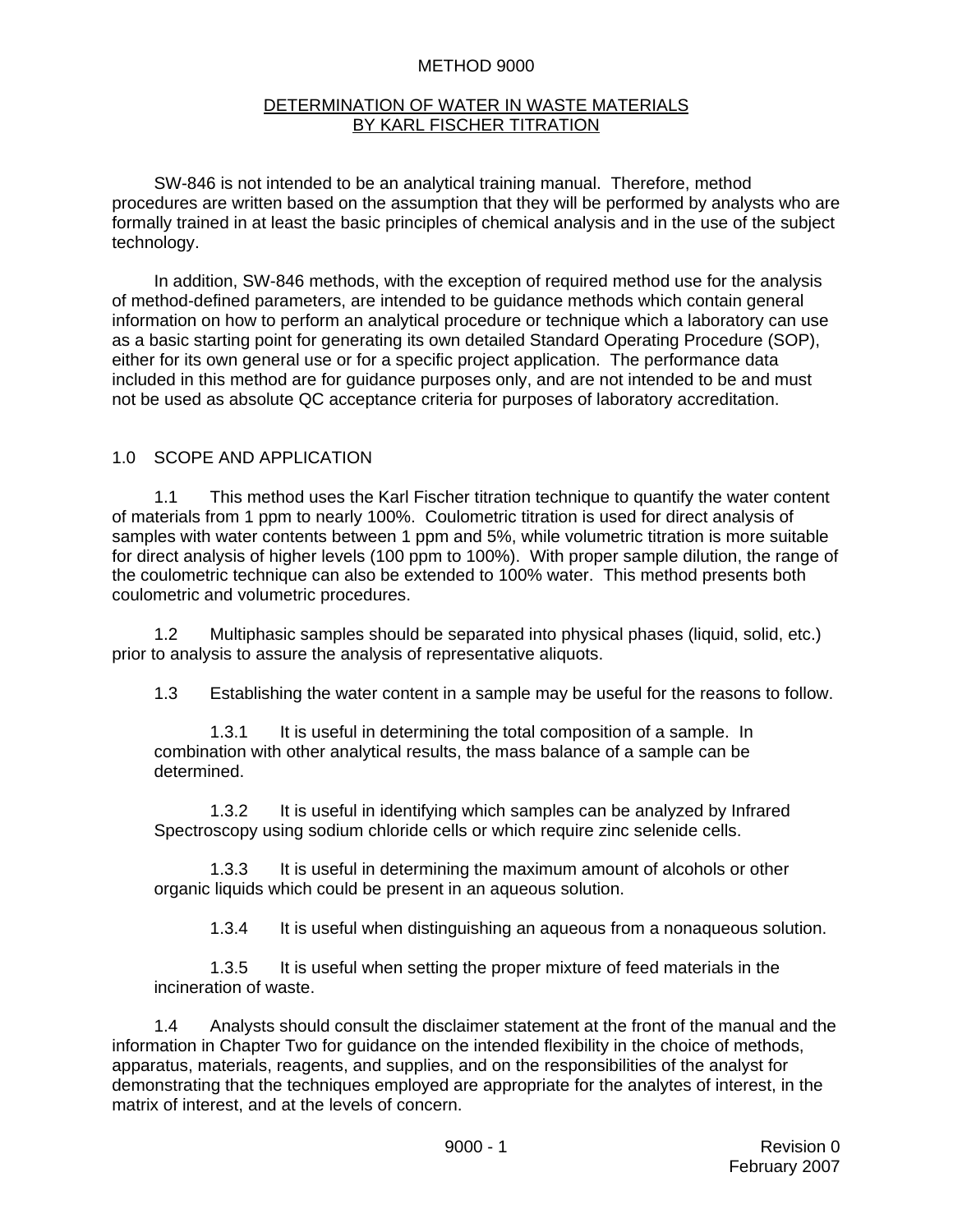In addition, analysts and data users are advised that, except where explicitly specified in a regulation, the use of SW-846 methods is *not* mandatory in response to Federal testing requirements. The information contained in this method is provided by EPA as guidance to be used by the analyst and the regulated community in making judgments necessary to generate results that meet the data quality objectives for the intended application.

1.5 Use of this method is restricted to use by, or under supervision of, properly experienced and trained personnel. Each analyst must demonstrate the ability to generate acceptable results with this method.

## 2.0 SUMMARY OF METHOD

2.1 In the volumetric procedure, the sample (or an extract of it) is added to a Karl Fischer solvent consisting of sulfur dioxide and an amine dissolved in anhydrous methanol. This solution is titrated with an anhydrous solvent containing iodine. The iodine titrant is first standardized by titrating a known amount of water.

2.2 In the coulometric procedure, the sample (or an extract of it) is injected into an electrolytic cell containing the Karl Fischer solvent, where the iodine required for reaction with water is produced by anodic oxidation of iodide. This technique does not require the standardization of reagents.

2.3 In both procedures, the endpoint is determined amperometrically with a platinum electrode that senses a sharp change in cell resistance when the iodine has reacted with all of the water in the sample.

2.4 In the coulometric procedure, the coulombs of electricity required to generate the necessary amount of iodine are converted to micrograms of water by the instrument microprocessor; while in the volumetric procedure, the volume of iodine titrant required to reach the endpoint is converted to micrograms of water. Most instruments will also calculate concentration (ppm or percent) if the sample weight is keyed in.

### 3.0 DEFINITIONS

Refer to Chapter One, Chapter Three, and the manufacturer's instructions for definitions that may be relevant to this procedure.

### 4.0 INTERFERENCES

4.1 Solvents, reagents, glassware, and other sample processing hardware may yield artifacts and/or interferences to sample analysis. All these materials must be demonstrated to be free from interferences under the conditions of the analysis (see Sec. 9.0 for specific guidance on quality control procedures). Specific selection of reagents and purification of solvents by distillation in all-glass systems may be necessary. Refer to Chapter Three for general guidance on the cleaning of glassware.

4.2 Interfering side-reactions can occur between the various species in the Karl Fischer reagent and the sample components, resulting in an overestimation of the water content in the sample.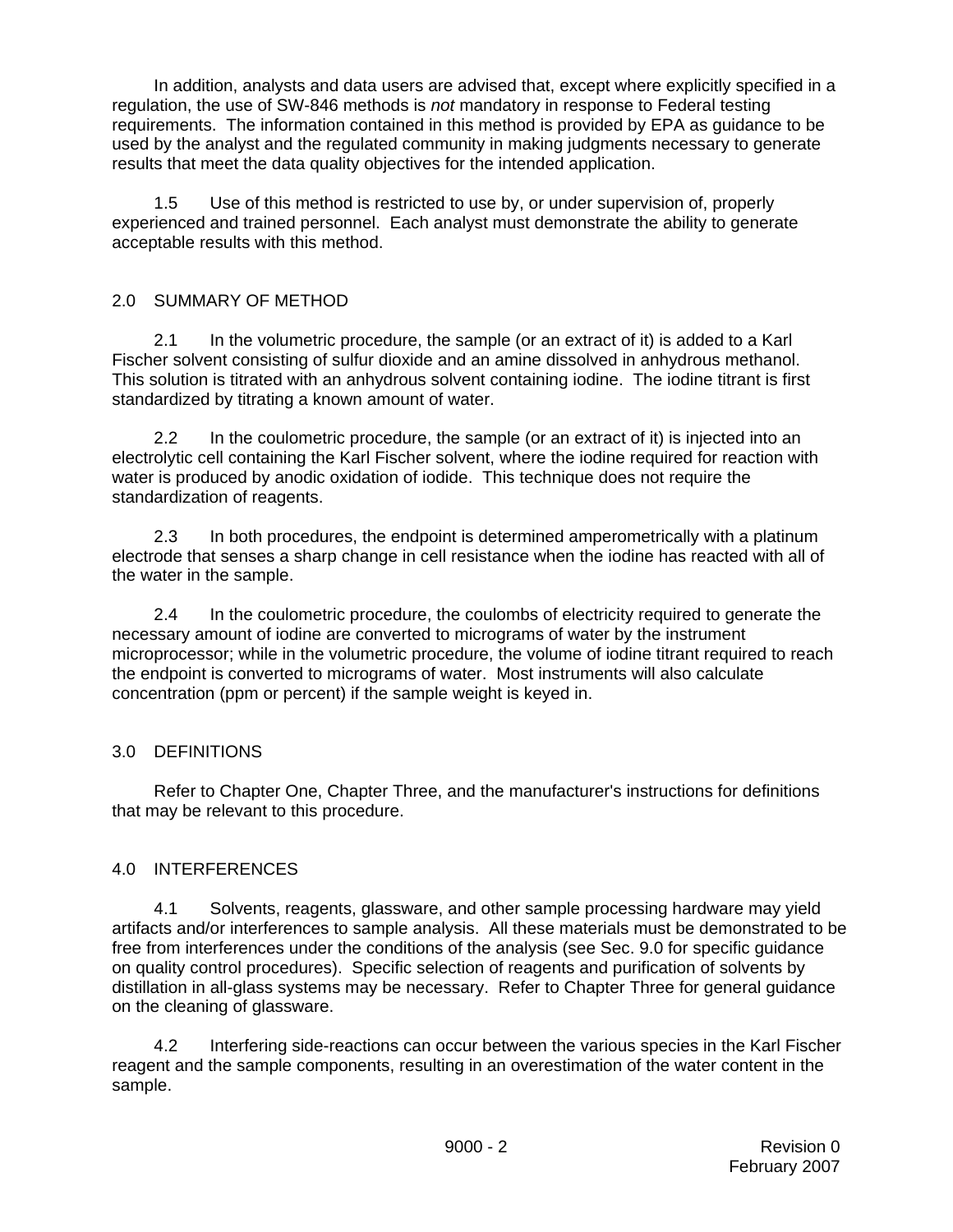4.2.1 Hydroxide ions will titrate as water when injected directly into the titration cell. This is a significant problem with samples having a hydroxide content of > 1N. When this is suspected to be a problem, a water vaporization module (furnace) should be used. The sample is heated in this module and the water vapor is carried to the titration cell, while the hydroxide remains in the module.

4.2.2 Ketones and aldehydes can interfere with some Karl Fischer reagents by reacting with alcoholic solvents like methanol to form ketals and acetals which can decompose to form water. This problem can be avoided by substitution of a non-reactive alcohol or by increasing the pH.

4.2.3 The reduction of iodine by oxidizable species such as thiols, ammonia and thiosulfate results in the consumption of iodine and an overestimation of the water content.

4.3 Undesired interfering side-reactions can also result in the underestimation of the water content in the sample. These include:

4.3.1 Sulfur dioxide, base, carbonyl functional groups on aldehydes and ketones and other substances that form bisulfite complexes.

4.3.2 Oxidation of iodide and bisulfite complexes by reducible species such as  $Cu^{2+}$ , Fe<sup>3+</sup>, NO<sup>2</sup>, etc.

4.4 Suspended/undissolved solid material in a liquid sample may interfere with the electrode by blocking its contact with the solvent. Artificially high or low results can occur depending on the nature of the solid material.

## 5.0 SAFETY

5.1 This method does not address all safety issues associated with its use. The laboratory is responsible for maintaining a current awareness file of OSHA regulations regarding the safe handling of the chemicals listed in this method. A reference file of material data handling sheets (MSDSs) should be available to all personnel involved in the chemical analysis.

5.2 The toxicity or carcinogenicity of each reagent used in this method has not been precisely defined; however, each chemical compound should be treated as a potential health hazard. From this viewpoint, exposure to these chemicals must be reduced to the lowest possible level by whatever means available.

5.3 Care should be taken in avoiding the inhalation of the reagent vapors or skin contact with the reagents. If any of the reagents comes in contact with the skin, wash thoroughly with copious amounts of water. To avoid inhalation of vapors, fill and empty the cell or electrode assembly in a working laboratory hood. Once the cell is assembled, solvent vapors are contained so long as the system remains sealed.

5.4 Protective laboratory clothing, eyewear and gloves should be worn at all times.

### 6.0 EQUIPMENT AND SUPPLIES

The mention of trade names or commercial products in this manual is for illustrative purposes only, and does not constitute an EPA endorsement or exclusive recommendation for use. The products and instrument settings cited in SW-846 methods represent those products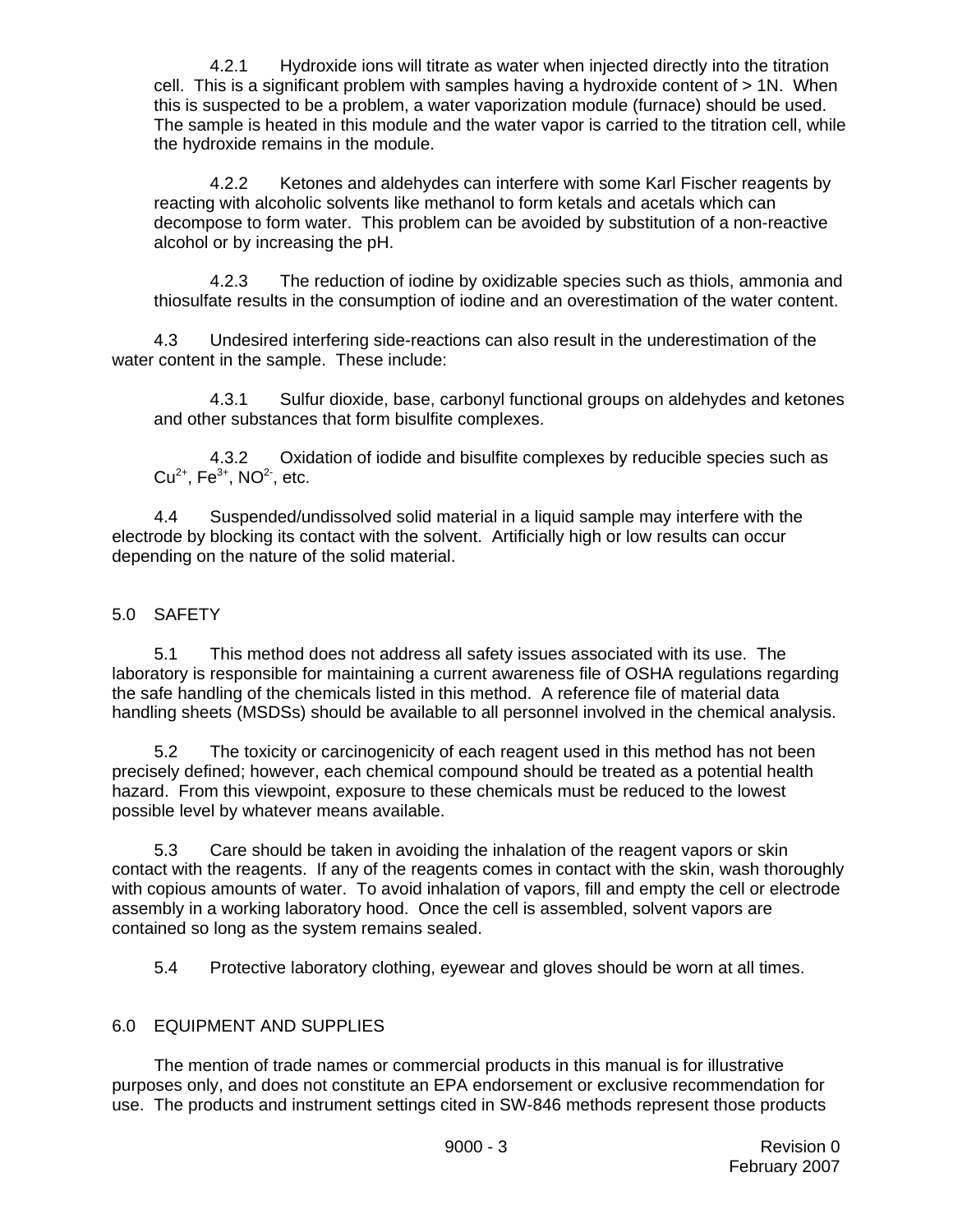and settings used during method development or subsequently evaluated by the Agency. Glassware, reagents, supplies, equipment, and settings other than those listed in this manual may be employed provided that method performance appropriate for the intended application has been demonstrated and documented.

This section does not list common laboratory glassware (e.g., beakers and flasks).

6.1 Coulometric water titrator -- An automatic Karl Fischer titration system with amperometric, potentiometric or potential difference end point detection. It consists of an electrolytic titration cell, dual platinum electrode, magnetic stirrer and control unit.

6.2 Volumetric water titrator -- An automatic Karl Fischer titration system consisting of a titration cell, dual platinum electrode, magnetic stirrer, dispensing buret and control unit.

6.3 Syringes -- 5-µL, 10-µL and 100-µL.

6.4 Analytical balance -- Capable of weighing to 0.0001 grams.

6.5 Screw cap vials, 20-mL.

6.6 Furnace module for determining water in the presence of high levels of hydroxide or in samples not otherwise amenable to direct titration or extraction. This is interfaced with the titration cell. An appropriate sample introduction apparatus will also be required.

# 7.0 REAGENTS AND STANDARDS

7.1 Reagent-grade chemicals must be used in all tests. Unless otherwise indicated, it is intended that all reagents conform to the specifications of the Committee on Analytical Reagents of the American Chemical Society, where such specifications are available. Other grades may be used, provided it is first ascertained that the reagent is of sufficiently high purity to permit its use without lessening the accuracy of the determination. Reagents should be stored in glass to prevent the leaching of contaminants from plastic containers.

### 7.2 Coulometric cell solutions

7.2.1 Anode reagent -- Main ingredients consisting of methanol, organic base, sulfur dioxide and a suitable iodine compound.

7.2.2 Cathode reagent -- Main ingredients consisting of methanol, organic base, sulfur dioxide and possibly carbon tetrachloride.

NOTE: Non-methanol formulations are commercially available for the analysis of aldehydes and ketones and for general use. As indicated in Sec. 4.2.2, ketones and aldehydes interfere with the Karl Fischer titration as they undergo waterforming reactions with methanol. Use of these non-methanol Karl Fischer solvents is recommended for samples containing aldehydes and ketones.

### 7.3 Volumetric reagents

7.3.1 Volumetric titrant -- A mixture of an organic amine, sulfur dioxide and iodine dissolved in a non-hygroscopic solvent. Reagents with titers of 1, 2 and 5 mg  $H<sub>2</sub>O/mL$  can be commercially obtained.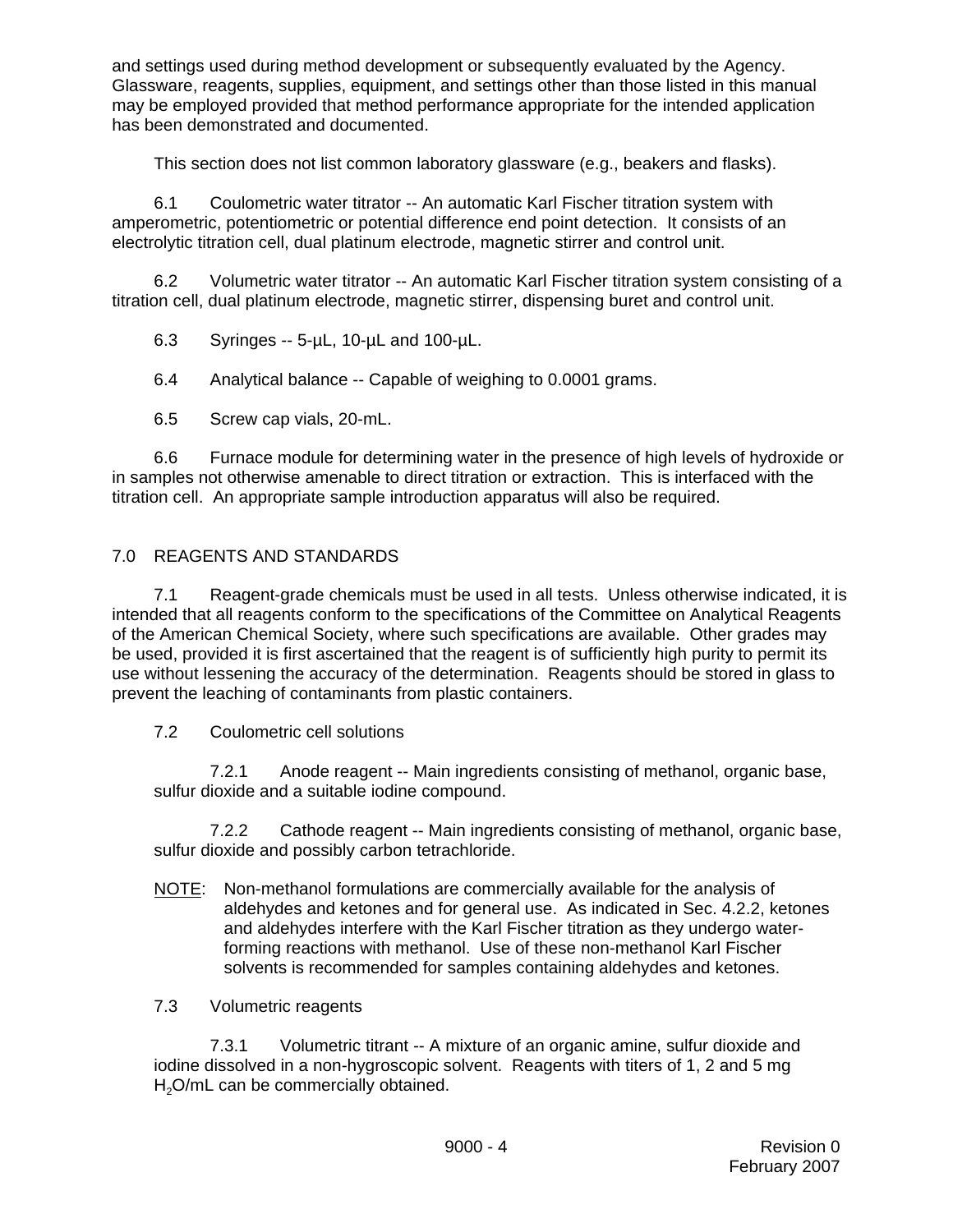7.3.2 Karl Fischer solvent -- Typically consisting of an organic amine and sulfur dioxide dissolved in anhydrous methanol.

- NOTE: Non-methanol formulations are commercially available for the analysis of aldehydes and ketones and for general use. As indicated in Sec. 4.2.2, ketones and aldehydes interfere with the Karl Fischer titration because these compounds undergo water-forming reactions with methanol. The use of non-methanol Karl Fischer solvents is recommended for samples containing aldehydes and ketones.
- 7.4 The reagents described in Secs. 7.2 and 7.3 are commercially available.
- 7.5 Methanol or other appropriate solvent for extracting samples, anhydrous, > 99.8%.
- 7.6 Reagent water.

## 8.0 SAMPLE COLLECTION, PRESERVATION AND STORAGE

8.1 Samples should be collected and stored in containers which will protect them from changes in volume or water content. Storage in glass with polytetrafluoroethylene (PTFE)-lined caps is necessary if analytes requiring such storage are to be determined.

8.2 Samples should be well-sealed and refrigerated at  $#6$  EC and then brought to room temperature prior to analysis if analytes requiring such storage are to be determined.

## 9.0 QUALITY CONTROL

9.1 Refer to Chapter One for additional guidance on quality assurance (QA) and quality control (QC) protocols. When inconsistencies exist between QC guidelines, method-specific QC criteria take precedence over both technique-specific criteria and those criteria given in Chapter One, and technique-specific QC criteria take precedence over the criteria in Chapter One. Any effort involving the collection of analytical data should include development of a structured and systematic planning document, such as a Quality Assurance Project Plan (QAPP) or a Sampling and Analysis Plan (SAP), which translates project objectives and specifications into directions for those that will implement the project and assess the results. Each laboratory should maintain a formal quality assurance program. The laboratory should also maintain records to document the quality of the data generated. All data sheets and quality control data should be maintained for reference or inspection.

9.2 For each batch of twenty samples processed, at least one duplicate sample must be carried throughout the entire sample preparation and analytical process. The relative standard deviation of the duplicate analyses should be set at a laboratory-derived limit developed through the use of historical analyses for the same matrix. In the absence of historical data, the relative standard deviation of the duplicate analyses should be <10%. After the determination of historical data,  $\pm$  10% should still be the limit of maximum deviation to express acceptability.

9.3 For each batch of twenty samples processed, at least one spiked sample must be carried throughout the entire sample preparation and analytical process. Acceptance criteria should be set at a laboratory-derived limit developed through the use of historical analyses for the same matrix. In the absence of historical data, the spike recovery should be 90 to 110%. A spike of 50% water is recommended. Spikes to some matrices (e.g., paints) may not be meaningful due to their high water levels and problems with spiking emulsions. In these cases, a spike of their extract may be the best option.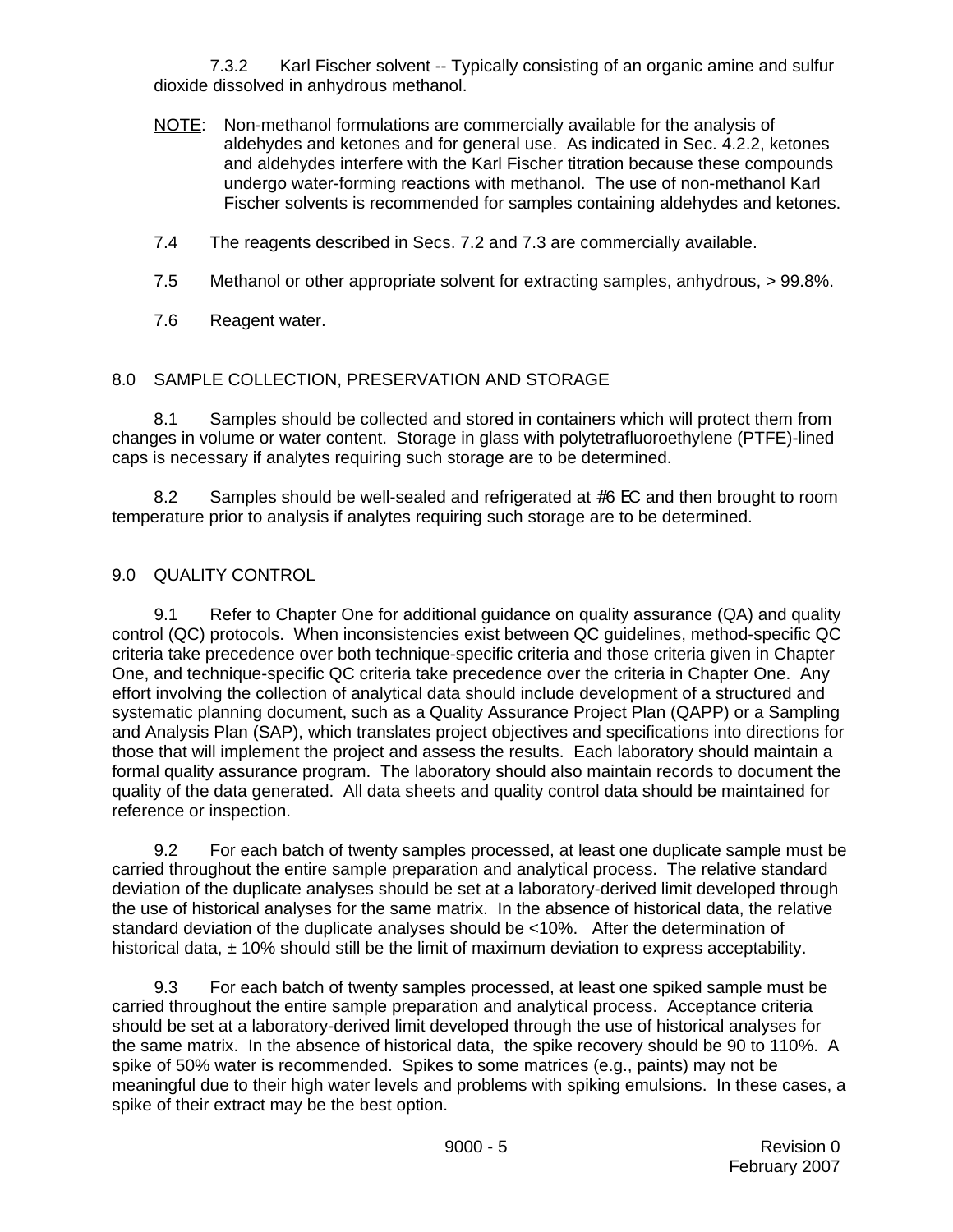9.4 Certified reference materials should be analyzed where available.

9.5 To assess the accuracy of coulometric titrators, three 5-mg injections of reagent water are to be performed daily with average recoveries of 90 to 110% and relative standard deviations of < 5% to be achieved. If the recoveries fall outside of this range, the instrument problem must be corrected before continuing with sample analysis.

9.6 Background levels of water in reagents are minimized by using anhydrous reagents and by pre-titration of reagents prior to sample analysis.

9.7 To prevent the carryover of moisture into the syringe, the syringe should be rinsed once with methanol between samples and twice with the sample prior to loading the volume to be analyzed. Alternatively, use several syringes that have been oven dried, rotating the drying/use cycle so that the syringe in use reaches room temperature prior to use.

9.8 Only small aliquots of samples should be handled near the titrator to prevent contamination of the bulk sample by Karl Fischer reagent solvents.

9.9 When methanol or other solvent extractions are performed, three solvent blanks should be analyzed with these extracts and the extract results corrected for the mean of these blanks.

## 10.0 CALIBRATION AND STANDARDIZATION

10.1 Coulometric procedure -- Since coulometric titrators generate iodine on demand by the titration cell, standardization of titrant is not required.

10.2 Volumetric procedure -- The titer of the titrant must be checked on a daily basis. Using a 5-uL syringe, inject 3.0 uL of water into the titration cell containing solvent that has been pre-titrated to remove residual moisture. Calculate the titer as follows:

3.0 mg  $H_2O/mL$  of titrant consumed = mg/mL  $H_2O$  equivalent of titrant.

### 11.0 PROCEDURES

11.1 Sample introduction -- The approach which should be used will depend on the viscosity and solubility of the sample and is left to the discretion of the analyst.

11.2 Direct injection -- Weigh a sample (5 µL for coulometric, 100 µL for volumetric) by difference in a cleaned and dried syringe which has the needle inserted in a small piece of silicone rubber to reduce sample evaporation. Inject the sample into the titration cell septum and reweigh the syringe to determine the actual weight injected. Titrate the sample to the endpoint and record the results.

11.3 Extraction -- Extract a 500-mg sample with an appropriate solvent to a final volume of 10 mL. The solvent and sample should be shaken in a 20 mL vial for 2 to 3 min. Allow the mixture to settle. Centrifugation may be required. Titrate a 100-µL aliquot of the supernatant. The volume of the aliquot to be titrated can be varied to achieve results within the linear range of the titrator. Methanol is most commonly used, but is not appropriate for all materials. Toluene, DMF, pyridine and diglyme are suitable for paints.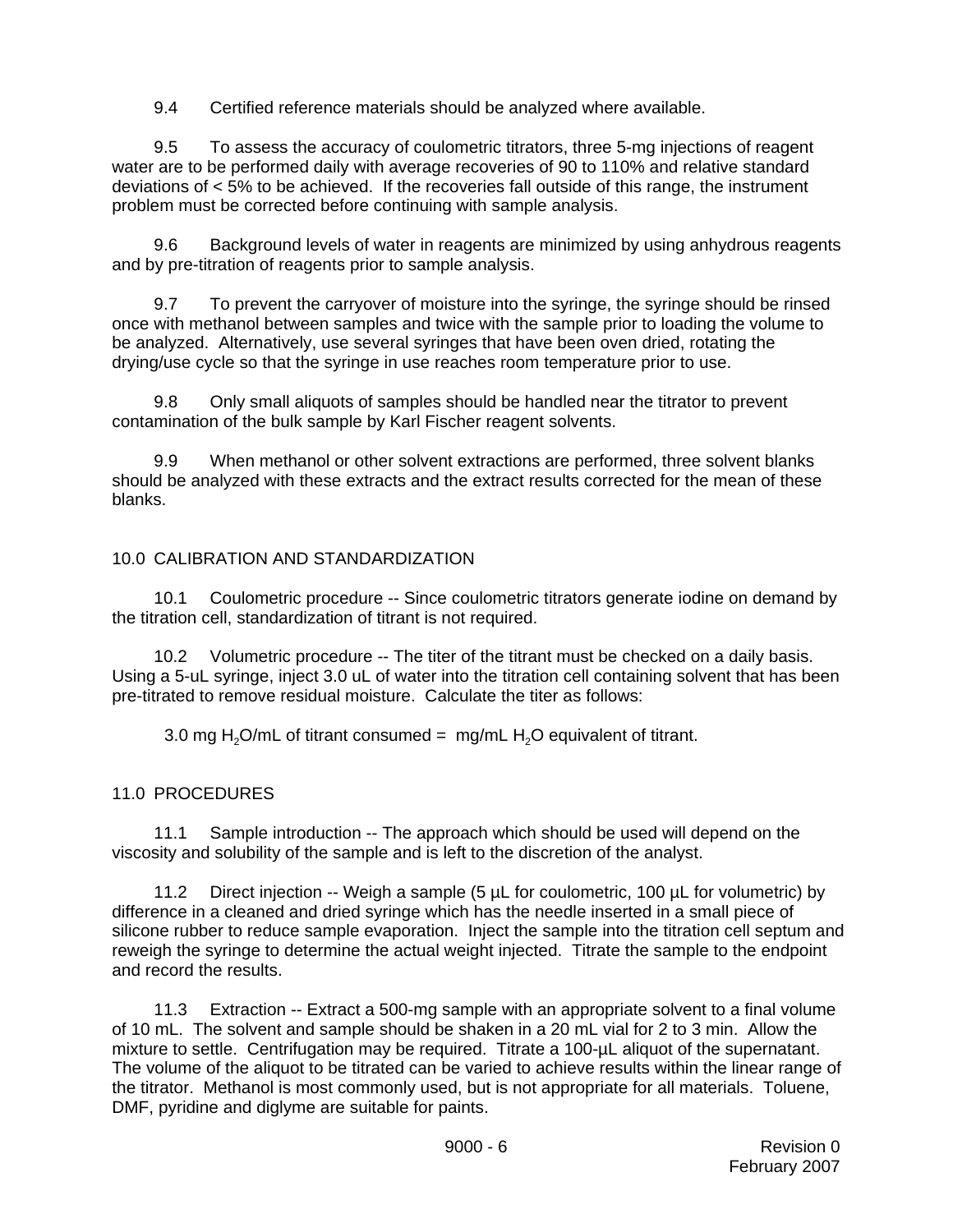11.4 Water vaporization -- Weigh a 10- to 100-mg sample into a sampling tube and introduce it into the furnace or inject it into hot mineral oil and the water vapor will be carried by a gas stream into the titration cell. This approach is most commonly used with samples which cannot be directly titrated or extracted or for samples containing high levels of hydroxide ion as described in Sec. 4.2.1. Consult the instrument instruction manual for proper use.

# 12.0 DATA ANALYSIS AND CALCULATIONS

12.1 Calculate the water content in ppm or percent in the sample based on the instrument, if sample weight was keyed in, or divide the instrument readout in g of  $H<sub>2</sub>O$  found by the g of sample injected with appropriate corrections for any dilutions or extractions.

12.2 Data analysis worksheets should be prepared for all samples analyzed. Include information regarding the sample identification, sample weight, measured water content, water content in the original sample and the results of quality control tests.

12.3 Results must be reported in units commensurate with their intended use and all dilutions need to be taken into account when computing final results.

## 13.0 METHOD PERFORMANCE

13.1 Performance data and related information are provided in SW-846 methods only as examples and guidance. The data do not represent required performance criteria for users of the methods. Instead, performance criteria should be developed on a project-specific basis, and the laboratory should establish in-house QC performance criteria for the application of this method. These performance data are not intended to be and must not be used as absolute QC acceptance criteria for purposes of laboratory accreditation.

### 13.2 Coulometric procedure

Crude oil analysis -- Based on ASTM D 4928-89, crude oils containing 0.02 to 5% water were tested in an interlaboratory study. "Within" laboratory precision was 5 to 10% and the "between" laboratory relative standard deviation was 7 to 20% for between 0.1 and 5% water. These data are provided for guidance purposes only.

### 13.3 Volumetric procedure

13.3.1 Used oil analysis -- A series of used oil standards were prepared by spiking dried used oil with water over a range of 0 to 20%. Additional standards were made by spiking a hydrocarbon-based cutting fluid at 25% and 50%. The results in w/w percent using this method are shown in Table 1. Over the range of 1 to 50% water, a linear regression of the results by this method vs. the spiked water content followed the following relationship:  $y = 1.0137x + 0.0917$  with  $R^2 = 0.9997$ . These data are provided for guidance purposes only.

Certified reference materials covering the range of 2 to 90% water were analyzed using the direct injection procedure and volumetric titration. The results using this method are shown in Table 2 and agreed with those obtained using Method 9001 and the certified value. The relative standard deviations ranged from 1 to 10% for 6 to 10 determinations. These data are provided for guidance purposes only.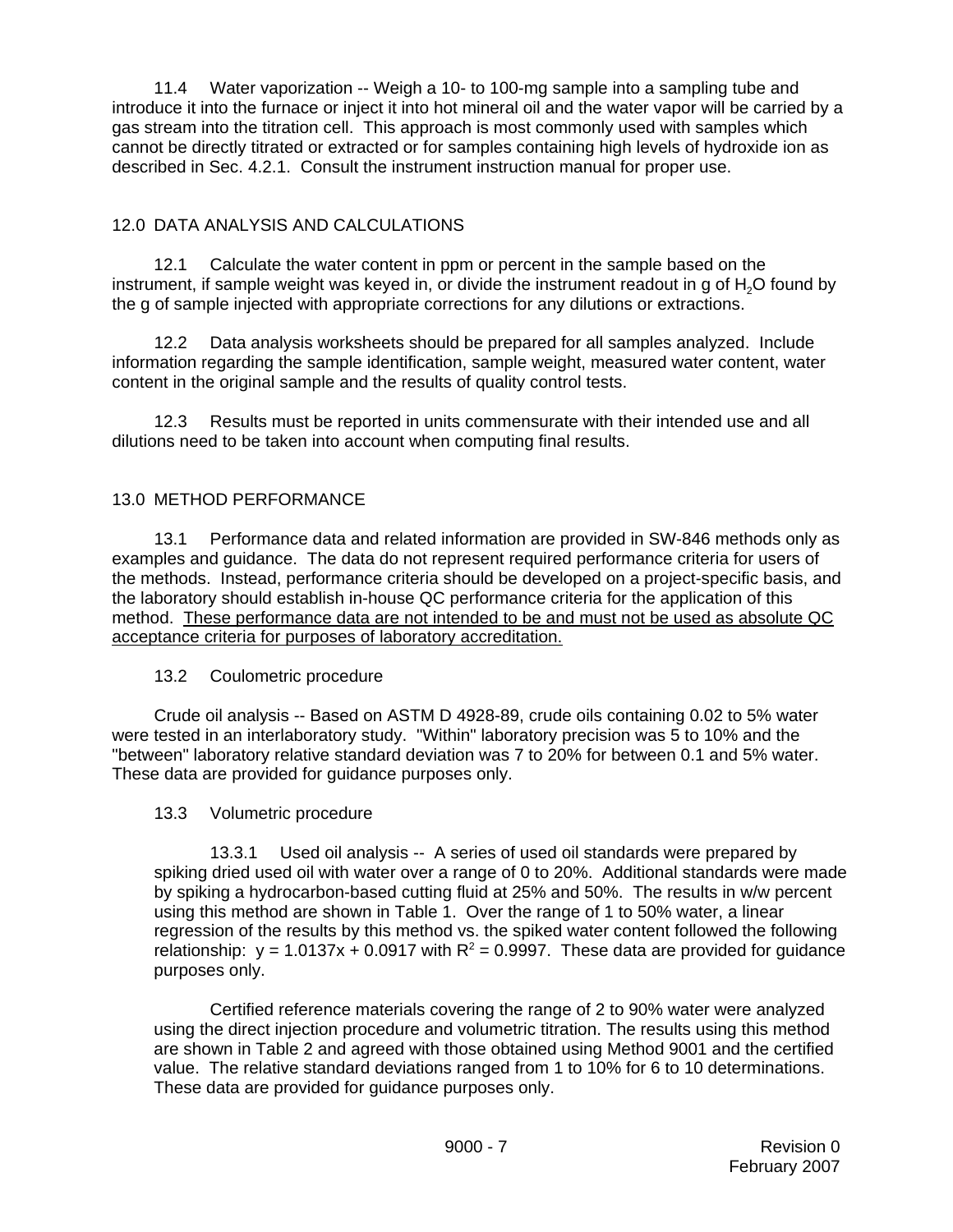13.3.2 Paint analysis -- A certified reference material, ERM-19, "Water and Volatiles in Latex Paint," was analyzed 10 times by the extraction procedure and volumetric titration. A 500-mg sample was extracted with diglyme, centrifuged and 125 µL of the supernatant was titrated. The results in  $w/w$ % using this method were 42.34  $\pm$  1.25 and agreed with results determined by Method 9001.

Based on ASTM D 4017-90, paints containing 25 to 75% water were tested in an interlaboratory study. "Within" laboratory precision was 1.7% and the "between" laboratory relative standard deviation was 5.3%. These data are provided for guidance purposes only.

13.3.3 Other wastes -- Based on ASTM D 5530, hazardous waste fuels containing 13 to 32% water yielded "within" laboratory precision of 1.3% and a "between" laboratory relative standard deviation of 4.3%. These data are provided for guidance purposes only.

13.3.4 Soil analysis -- A marine sediment was dried and spiked with water over the range of 0 to 40% (w/w). The results using this method are shown in Table 3 and followed the following relationship:  $y = 0.9972x + 0.1103$  with  $R^2 = 0.9991$ . These data are provided for guidance purposes only.

13.3.5 Alcohol analysis -- Mixtures of ethanol and water covering the range of 0 to 100% water and three distilled spirits were analyzed by this method and Method 9001. The results are given in Table 4. These data are provided for guidance purposes only. Because total dissolved solids like sugars and other carbohydrates often present in beers, wines and distilled spirits will be counted as "alcohol" when water content is used to estimate alcohol content, their contribution must be considered and, if necessary, determined and subtracted from the non-water content to determine the alcohol content.

# 14.0 POLLUTION PREVENTION

14.1 Pollution prevention encompasses any technique that reduces or eliminates the quantity and/or toxicity of waste at the point of generation. Numerous opportunities for pollution prevention exist in laboratory operations. The EPA has established a preferred hierarchy of environmental management techniques that places pollution prevention as the management option of first choice. Whenever feasible, laboratory personnel should use pollution prevention techniques to address their waste generation. When wastes cannot be feasibly reduced at the source, the Agency recommends recycling as the next best option.

14.2 For information about pollution prevention that may be applicable to laboratories and research institutions consult *Less is Better: Laboratory Chemical Management for Waste Reduction* available from the American Chemical Society's Department of Government Relations and Science Policy, 1155 16th St., N.W. Washington, D.C. 20036, http://www.acs.org.

### 15.0 WASTE MANAGEMENT

15.1 Spent reagents and samples should be stored and disposed appropriately.

15.2 The Environmental Protection Agency requires that laboratory waste management practices be conducted consistent with all applicable rules and regulations. The Agency urges laboratories to protect the air, water, and land by minimizing and controlling all releases from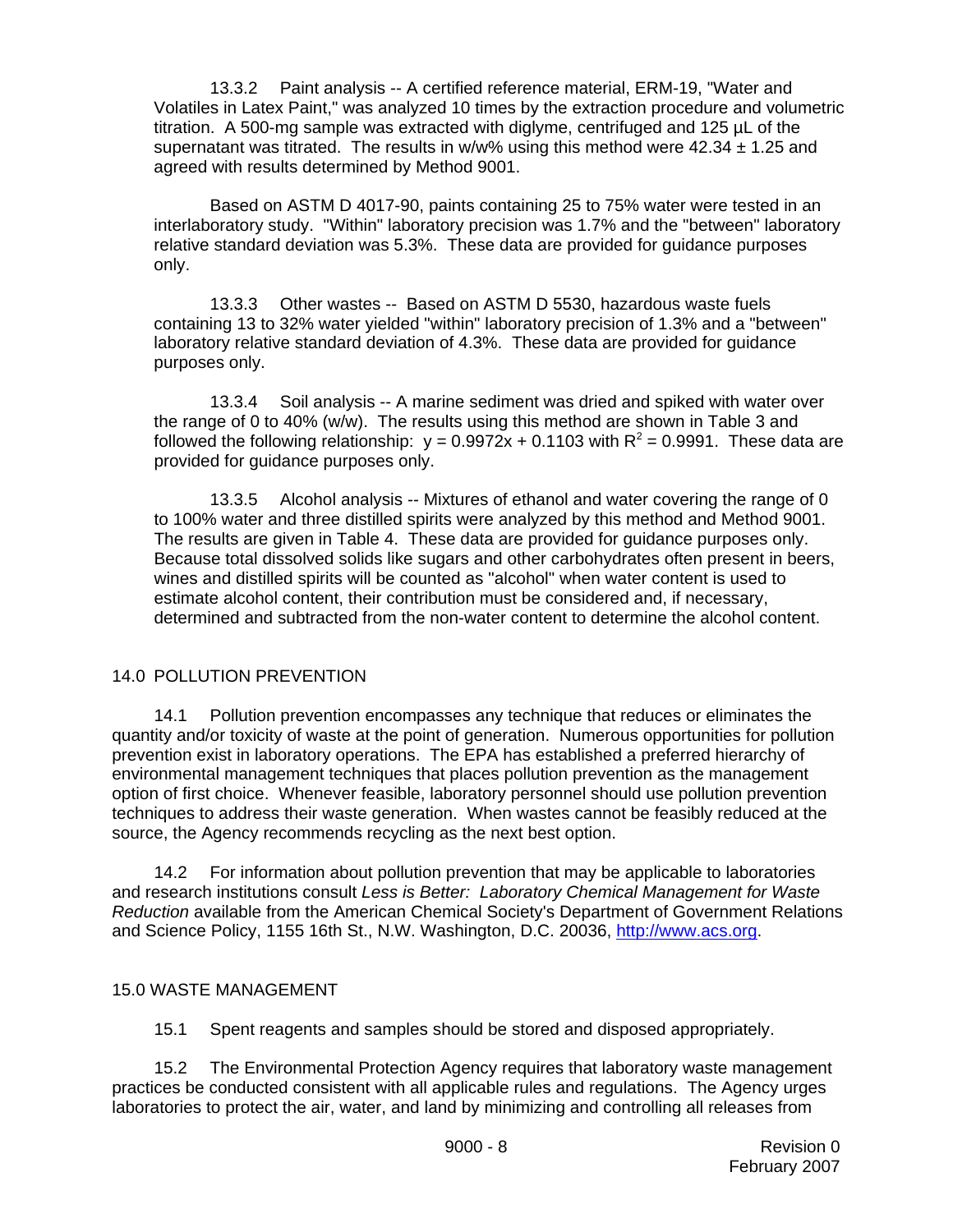hoods and bench operations, complying with the letter and spirit of any sewer discharge permits and regulations, and by complying with all solid and hazardous waste regulations, particularly the hazardous waste identification rules and land disposal restrictions. For further information on waste management, consult *The Waste Management Manual for Laboratory Personnel* available from the American Chemical Society at the address listed in Sec. 14.2.

### 16.0 REFERENCES

- 1. ASTM D 3401-92, "Standard Test Method for Water in Halogenated Organic Solvents and their Admixtures."
- 2. ASTM D 4017-90, "Standard Test Method for Water in Paints and Paint Materials by Karl Fischer Method."
- 3. ASTM D 5530-94, "Standard Test Method for Total Moisture of Hazardous Waste Fuel by Karl Fischer Titrimetry."
- 4. ASTM D 4928-89, "Standard Test Methods for Water in Crude Oils by Coulometric Karl Fischer Titration."
- 5. ASTM D 4377-93a, "Standard Test Method for Water in Crude Oils by Potentiometric Karl Fischer Titration."
- 6. Theodore B. Lynn; "Validation Data for Draft Methods 9000 and 9001 for the Determination of Water Content in Liquid and Solid Matrices," Dexsil Corp., Hamden, CT (not dated).
- 7. Steven K. MacLeod, "Moisture Determination Using Karl Fischer Titrations," Analytical Chemistry, Volume 63, pages 557-566, May 15, 1991.
- 8. U.S. EPA NEIC Method, "Water Content of Waste Material Samples by Coulometric Karl Fischer Titration," pages 1-12, August 1991.

### 17.0 TABLES, DIAGRAMS, FLOW CHARTS AND VALIDATION DATA

The following pages contain the tables referenced by this method. The tables are followed by a flow diagram of the procedure.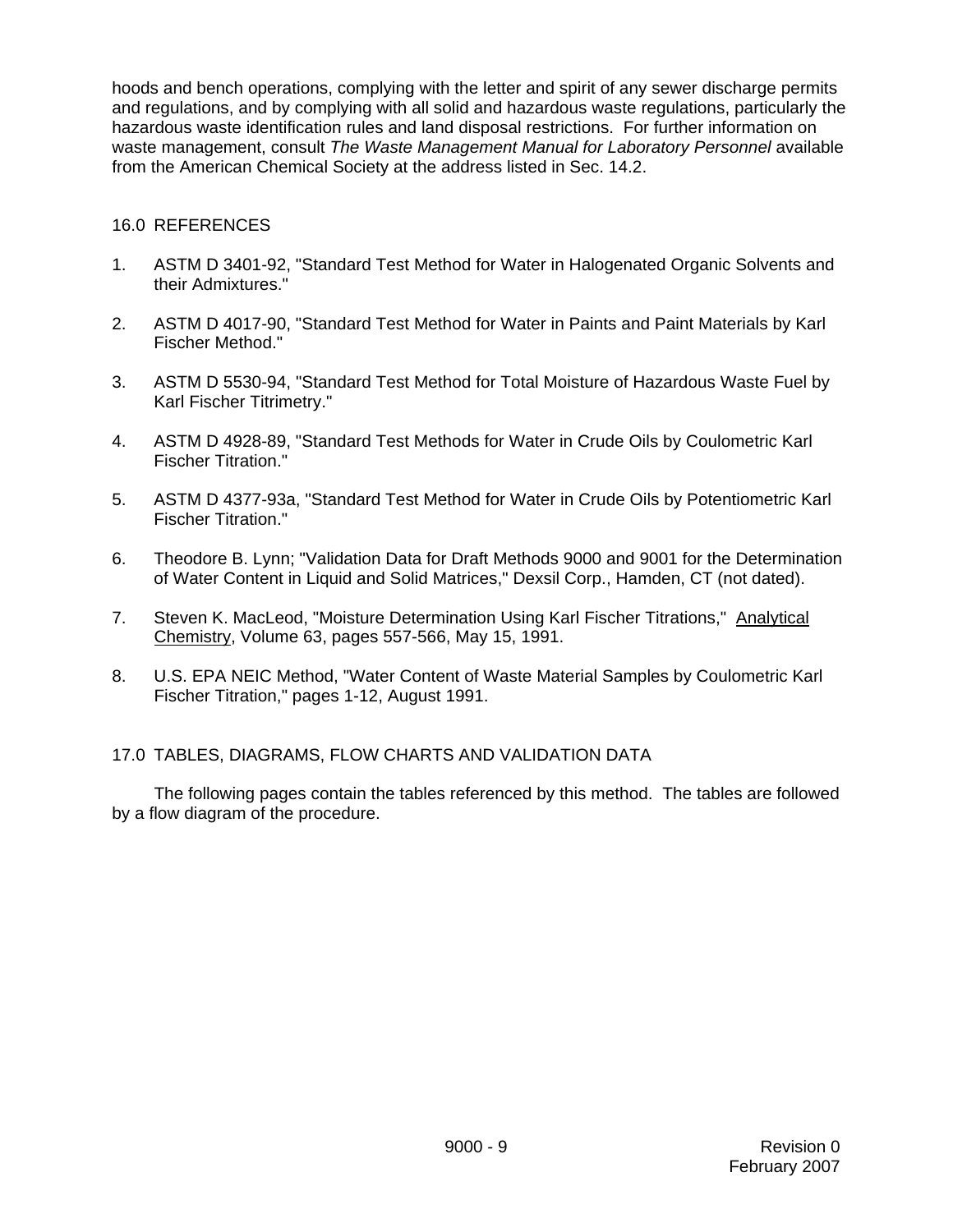### TABLE 1

## EXAMPLE DETERMINATION OF WATER IN USED OIL (w/w %)

| Expected         | Method 9001 | Method 9000 |
|------------------|-------------|-------------|
| $\boldsymbol{0}$ | 0.161       | 0.061       |
| 0.1              | 0.149       | 0.145       |
| 0.2              | 0.226       | 0.255       |
| 0.5              | 0.459       | 0.561       |
| 1.0              | 0.948       | 1.07        |
| 2.0              | 2.36        | 2.46        |
| 5.0              | 5.03        | 5.05        |
| 10.0             | 9.82        | 9.97        |
| 20.0             | 20.2        | 20.0        |
| 25.0             | 26.37       | 26.05       |
| 50.0             | 50.05       | 50.60       |

Data taken from Reference 6.

## TABLE 2

## EXAMPLE ANALYSIS OF USED OIL CERTIFIED REFERENCE MATERIALS<sup>a</sup>

| <b>CRM</b>    | Certified Value, wt % | Method 9001, wt % | Method 9000, wt % |
|---------------|-----------------------|-------------------|-------------------|
| <b>ERM-34</b> | 1.95                  | $1.92 \pm 0.02$   | $1.86 \pm 0.09$   |
| <b>ERM-35</b> | 5.86                  | $5.91 \pm 0.61$   | $6.13 \pm 0.55$   |
| ERM-36        | 10.3                  | $10.30+0.85$      | $10.3 + 0.81$     |
| ERM-41        | 87.4                  | $88.4 \pm 6.7$    | $86.4 \pm 6.6$    |

<sup>a</sup>ERM-34 to 41 Water Content in Used Oil Mixtures from Environmental Reference Materials, Inc.

Data taken from Reference 6.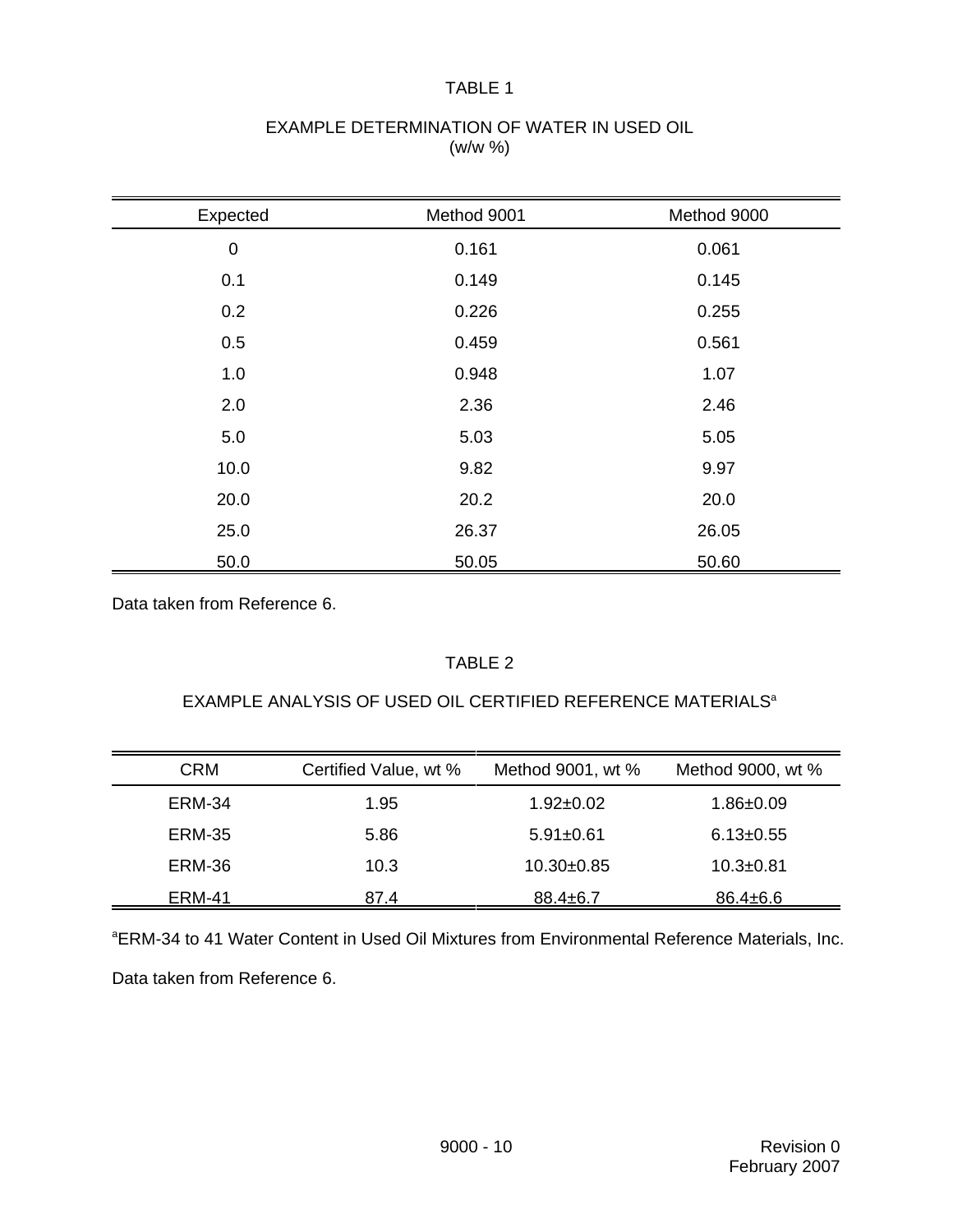## TABLE 3

|          | ,           |             |
|----------|-------------|-------------|
| Expected | Method 9001 | Method 9000 |
| 0        | 1.14        | 0.579       |
| 10       | 10.06       | 9.74        |
| 20       | 18.99       | 19.67       |
| 30       | 28.52       | 29.95       |
| 40       | 38.47       | 40.34       |

## EXAMPLE DETERMINATION OF WATER IN MARINE SEDIMENT  $(w/w\% )$

Data taken from Reference 6.

### TABLE 4

| Expected % Alcohol, v/v | Method 9001 (% v/v) | Method 9000 (% v/v) |
|-------------------------|---------------------|---------------------|
| $\mathbf 0$             | $\mathbf 0$         | $\mathbf 0$         |
| 10                      | 10.0                | 10.3                |
| 25                      | 25.6                | 25.0                |
| 40                      | 40.9                | 38.7                |
| 50                      | 48.5                | 49.1                |
| 80                      | 80.6                | 79.8                |
| 100                     | 99.9                | 100.0               |
| Vodka, 40               | 41.9                | 42.0                |
| Whiskey, 40             | 40.0                | 41.9                |
| Gin, 47                 | 47.2                | 48.7                |

## EXAMPLE DETERMINATION OF ALCOHOL IN WATER/ALCOHOL MIXTURES

Data taken from Reference 6.